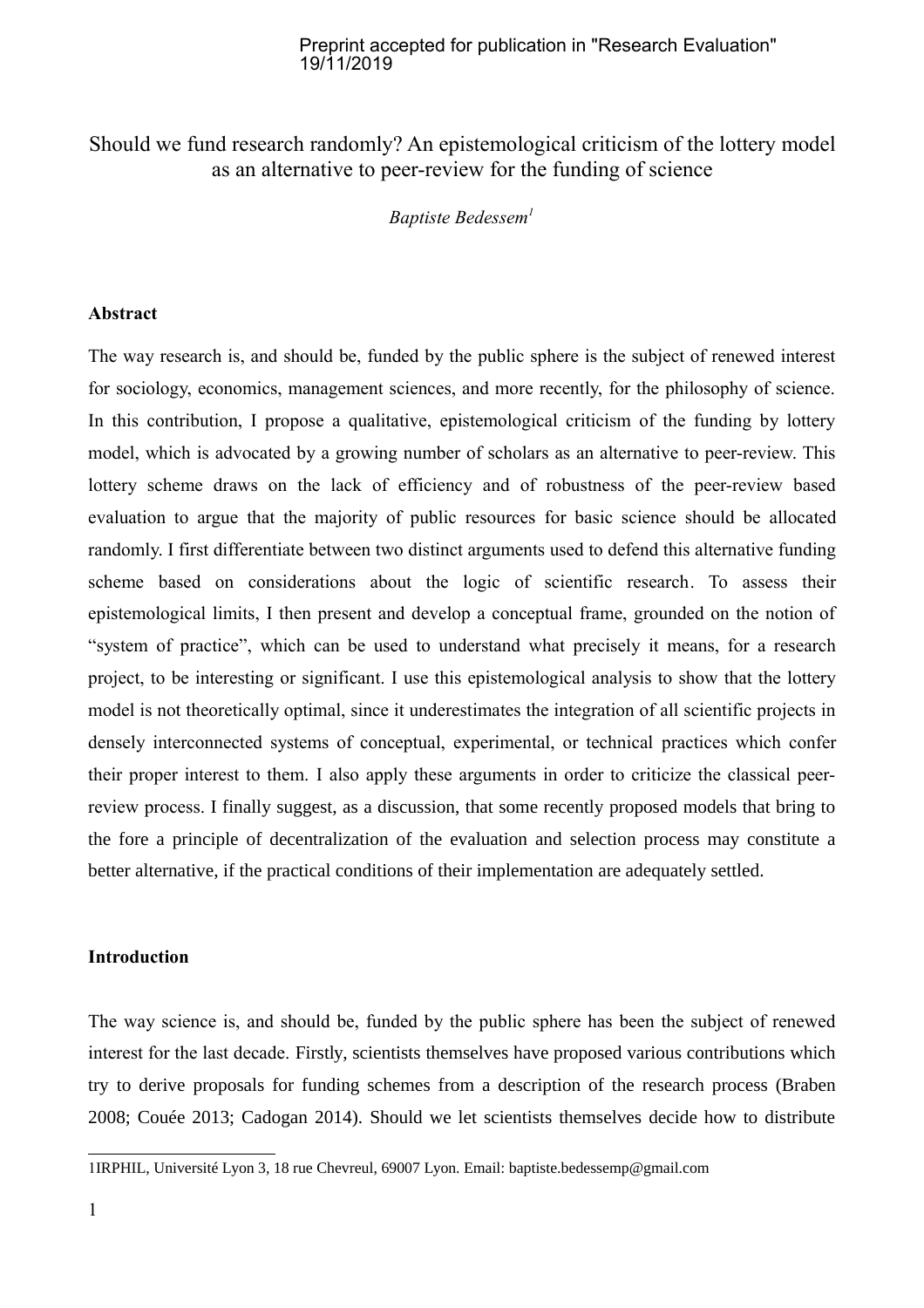money in a decentralized way (Bollen *et al.* 2014)? Should we promote a competition between projects, or allocate permanent funds (Couée 2013; Vaesen and Katsav 2017)? Should we trust peerreview, or choose the projects randomly (Gillies 2014)? Secondly, there is a relatively voluminous literature in economics, management science, and sociology that aims at characterizing the effects of contemporary modifications of funding policies on the production of knowledge (Gläser and Velarde 2018). These works study, for instance, the role of funding agencies as intermediaries between states and scientists (Edler *et al*. 2014), grant writing practices in academia (Velarde 2018), the diversification of sources of funding (Luukkonen 2014), or the mechanisms of research evaluation (Musselin 2014). These studies are valuable as descriptions of the effects of funding arrangements on the production of knowledge. However, their practical normative interests seem to be limited by their failure in deducing normative conditions for the public funding of science. The recent state of the art proposed by Gläser and Velarde (2018) states that this literature does not succeed in "establish[ing] clear causal relationships between funding and the content and conduct of research" (p. 4). The complexity and the variety of funding environments is a real obstacle to drawing general conclusions about the epistemic consequences of the choice of one given funding scheme over another.

Social epistemology has recently manifested a strong desire to play such a normative role in forming policies on the governance of science (Petrovitch and Viola, 2018). In particular, agentbased models have been proposed which try to characterize the epistemic effects of a given funding policy. On the basis of a model of epistemic landscapes (Weisberg and Muldoon 2009), Avin (2018a) tested various possible funding schemes, including a classic peer-review process based on the evaluation of the epistemic significance of the projects, and a lottery mechanism that distributes at least part of the resources randomly. Interestingly, this last proposition is strongly defended by various scholars coming from different fields, from natural science to social epistemology (Brezis 2007; Fang and Casadevall 2016; Avin 2018b,c; Gross and Bergstrom 2019, Roumbanis 2019). Random funding is then conceived of as a way of bypassing the recognized difficulties of peerreview to identify in a reliable and reproducible manner the merits of the projects to be funded (Graves 2011; Lee 2013; Boudreau 2016). However, even if we accept these classical criticisms of peer-review, is random funding really the most efficient way of overcoming such difficulties? Or is it simply a last resort solution, which consists in suppressing the evaluation and selection process rather than trying to reform it? Besides these epistemological considerations, taking seriously the "social" dimension of social epistemology might also imply considering how funding schemes take into account the societal impact of scientific research. For instance, peer-review based selection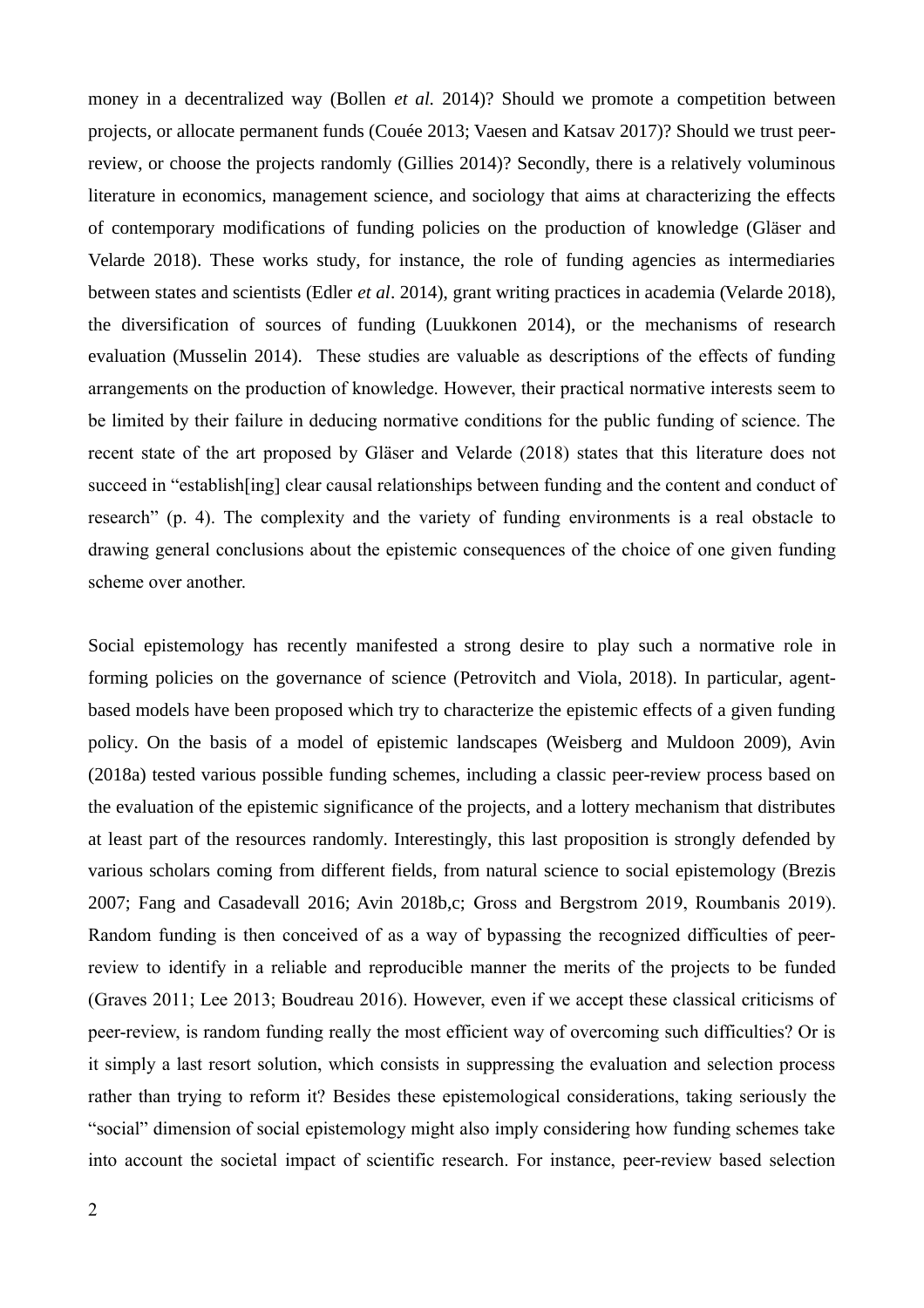may be strongly committed to considering social needs. An overview of the rich history of the peerreview process shows how it has managed the balance between the scientific and societal interests of research projects, with regards to the discipline, to the funding agency, and to the historical evolution of perspectives on the place and role of science. Without going into too much detail on this point which exceeds the scope of this paper, it is worth noting that the evaluation of the societal impact of scientific research is currently a central issue for various funding agencies, even those dedicated to basic science. This focus on societal impact is quite a common subject of complaints from scientists who feel constrained to insist on the (sometimes over-sold) social importance of their research (O'Malley *et al.* 2009; Haufe 2013), or who consider that basic science is endangered by the importance given to social, political or economic needs (Schauz 2014). Recently, the notion of "Responsible Research and Innovation", which gained importance in the context of the H2020 European framework for the funding of science (Rip 2016), aims to accentuate the consideration of societal impact in evaluating research projects<sup>[2](#page-2-0)</sup>. By contrast, random funding, in the way it is presented by its advocates, is not specifically designed to evaluate the societal impact of scientific research. The lottery model is notably restricted by Avin (2018a,b) to a fundamental or basic research, which would be separated from pressing utilitarian considerations external to the scientific field.

The aim of this article is first to propose a specific criticism, mainly based on epistemological considerations<sup>[3](#page-2-1)</sup>, of random allocation as an alternative to peer-review and, second, to propose an alternative principle of decentralization for the funding of science. I suggest that the associated funding scheme might perform better than either lottery or classical peer-review. In section 2, I give an overview of the contributions recently proposed to defend random allocation as an alternative to peer-review, and I reconstruct two central arguments that require discussion. In section 3, I develop a criticism of these arguments. To do so, I consider some features of the internal dynamics of the research process in order to suggest that random allocation might not be an optimal selection process. I show that these analyses may also be used to criticize the classical peer-review process (section 4). I also show how they can be used to discuss the relevance of random funding and of peer-review with respect to consideration of the societal impact of science. Finally, I suggest that

<span id="page-2-0"></span><sup>2</sup>The different H2020 calls for tenders published by the European Commission often makes explicit reference to this notion of responsible research as a mean of orienting scientific choices (see, for instance, the "Science with and for society" program, https://ec.europa.eu/research/participants/data/ref/h2020/wp/2018-2020/main/h2020-wp1820 swfs\_en.pdf)

<span id="page-2-1"></span><sup>3</sup>I also evoke, as another important dimension to take into account, the question of the societal impact of scientific research.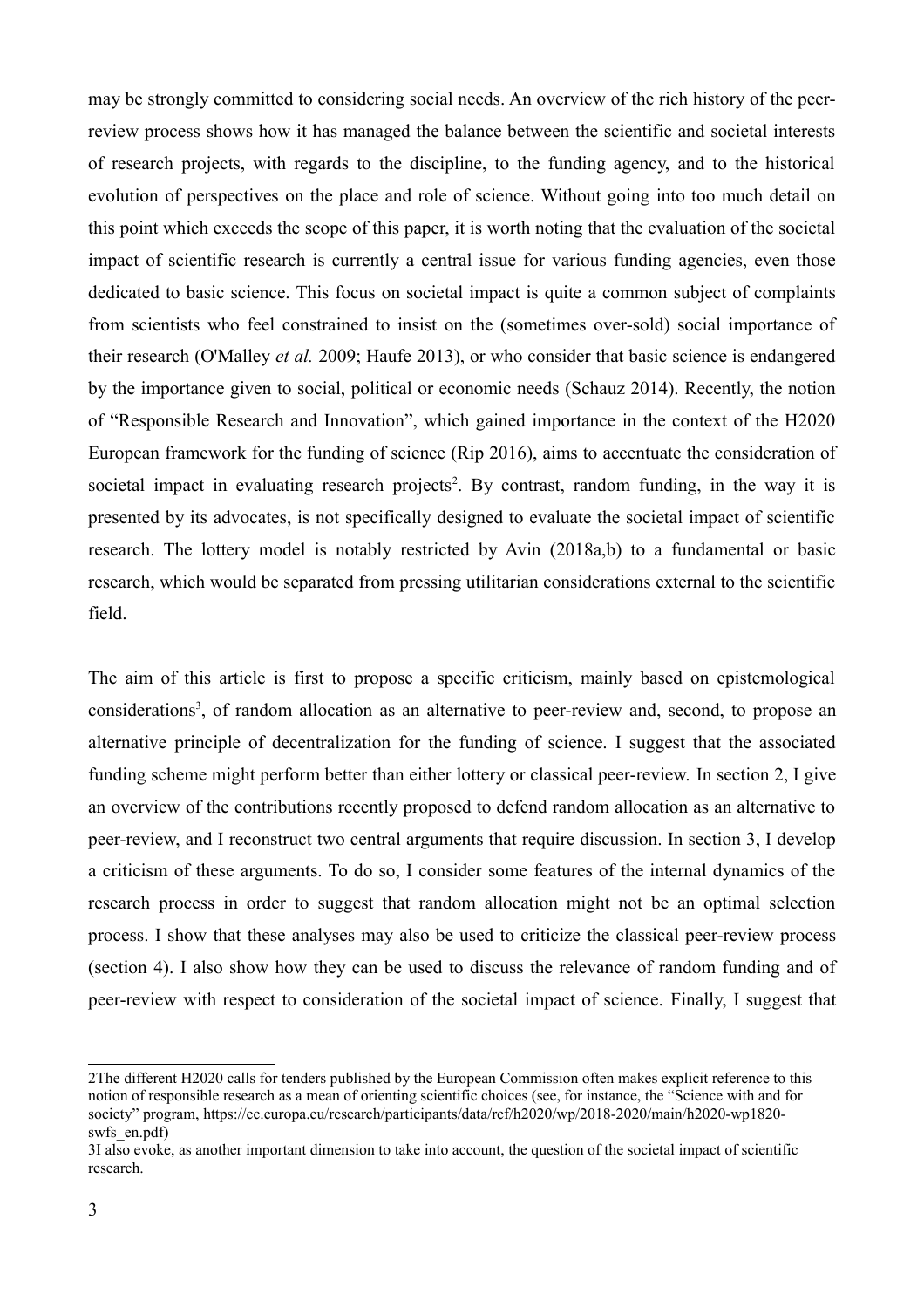my epistemological analysis implies that a more decentralized method of allocating resources might be preferable both to random funding and to classical peer-review (section 5).

### **2-Main arguments for a (more or less) random funding scheme**

Criticisms of peer-review based evaluation of research projects by national funding agencies are not new and take many different forms. Even if this contribution does not aim to provide an exhaustive historical overview of these arguments which have been formulated over at least three decades (see, for instance, Travis and Collins 1991), let us recall that among other criticisms, peerreview in its current forms has been criticized for being biased by individual values (Lee 2013), which may lead to forms of nepotism and sexism (Wenneras and Wold 1997); for privileging safe projects over risky ones (O'Malley *et al.* 2009; Haufe 2013); or for depending more on the particular cognitive interests of the evaluators than on the intrinsic value of the proposals themselves (Boudreau 2016). Quite recently, a general criticism has arisen<sup>[4](#page-3-0)</sup>, which highlights the fact that peer-review based funding is aleatory for a large proportion of funded projects (Mayo *et al*. 2006; Graves 2011; Fogelholm *et al.* 2012). This argument, grounded on numerous empirical studies, highlights a major obstacle for the reliability and efficiency of peer-review (Snell 2015). First, panels of reviewers might not be able to evaluate and compare in a robust and reproducible way the intrinsic value of the proposed projects. Second, and consequently, the overall process of peer-review, which implies the time-consuming writing and evaluation of proposals, would represent a waste of time and money in the current highly competitive environment (Roumbanis 2019).

Based on these findings, various scholars have tried to elaborate alternative funding schemes. Among them, a proposition that is gaining a growing interest in the literature<sup>[5](#page-3-1)</sup>, is one based on the introduction of a random element in the mechanisms of funding. Brezis (2007) first proposed a process of "focal randomization" for the funding of R&D by governments. In a nutshell, the idea is the following: the projects that are chosen without ambiguity by all the reviewers are adopted. Similarly, projects unanimously judged as valueless are excluded. For the projects that are situated between these two extremes, a lottery system would randomly choose the projects to be funded.

<span id="page-3-0"></span><sup>4</sup>We thank an anomymous reviewer for advising us that this criticism can also be found in older contributions, such as Cole *et al.* (1981).

<span id="page-3-1"></span><sup>5</sup>And, more marginally, in the practices of funding. Let us cite, for instance, the "Explorer Grants" of the Health Research Council of New Zealand, the "Science for Technology Innovation Seed Project" in New Zealand, or the "Experiment!" grants of the Volkswagen foundation.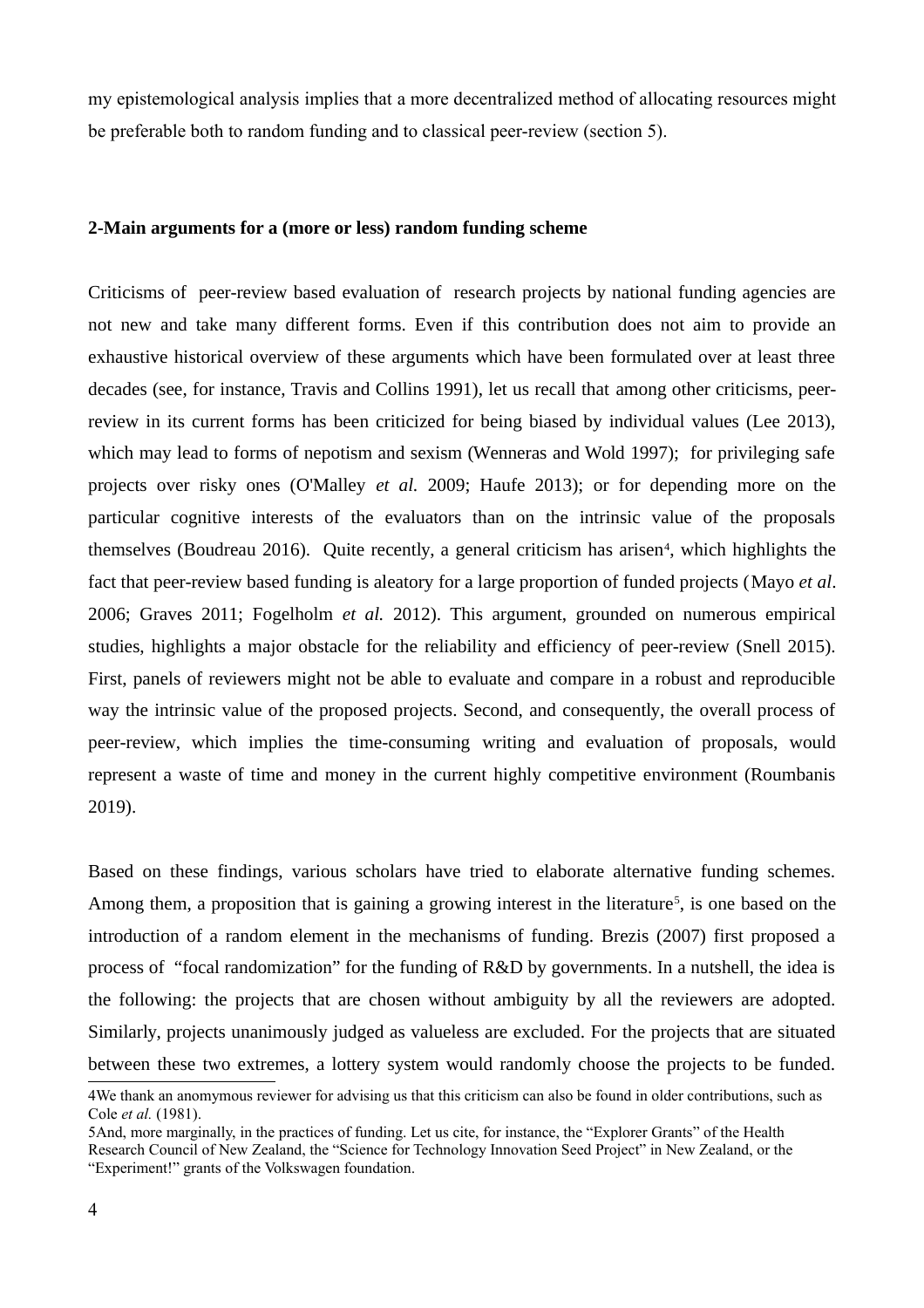This mechanism is thus supposed to diminish the often-cited bias of peer-review, in particular its preference towards "conformity" (p. 1), and its dependence on the individual preferences and interests of evaluators. Pursuing the same objectives, Fang and Casadevall (2016) have proposed a very similar solution, which they call "modified lottery". Avin (2018, a, b, c) has summarized and defended these arguments by using an interesting agent-based modeling approach inspired by the literature on the division of cognitive labor (Weisberg and Muldoon 2009). His conclusions are similar to those mentioned before: at least in some cases (notably, when the epistemic field to be explored is poorly known), a system of lottery which randomly allocates resources may out-perform the classical peer-review process. Indeed, in these cases (that Avin assimilates to "basic research", p. 33), it would be very difficult for a panel of reviewers to estimate the interest<sup>[6](#page-4-0)</sup> (in Avin's social epistemology vocabulary, the "utility function") of a given project, and random allocation would then limit the bias linked to *a priori* evaluation. This solution is defended on the basis of more qualitative arguments by Roumbanis (2019) which brings to the fore its potential for increasing "epistemic diversity, fairness and impartiality within academia". Finally, Gross and Bergstrom (2019) defend partial randomization on the basis of economic arguments: when the number of grants is small, the preparation of numerous research proposals that will never be funded constitutes a significant waste of time, and thus diminishes the overall efficiency of the funding scheme based on peer-review.

An overview of the pro-lottery literature indicates that different kinds of argument are proposed in favor of a random allocation of resources by funding agencies. A first category attacks the various kinds of systemic bias classically associated with peer-review, that we recalled at the beginning of this section. These bias might be linked to personal characteristics (sex, ethnicity), to the institutional reputation of the researchers, or to their institutional affiliation. This first category of argument, which is indeed entirely relevant, specifically concerns the intersubjective interactions between reviewers and grant-seekers. In this paper, we rather focus on another group of justifications for the lottery model, which are grounded on a certain conception of the very logic of scientific inquiry. We divide this second family of arguments into two main branches. The first can be called the "exploration" argument, and it argues that random funding may allow the funding of projects whose interest is difficult to evaluate at a given moment, because they present a high degree of novelty in the method used or in the goal which is pursued. This argument is notably the one elaborated by Avin (2018 a,b,c). The second, which one might call the "equally-good"

<span id="page-4-0"></span><sup>6</sup>Let me note that in this frame, the interest of a project is judged with respect to the overall goal pursued within the concerned "epistemic field".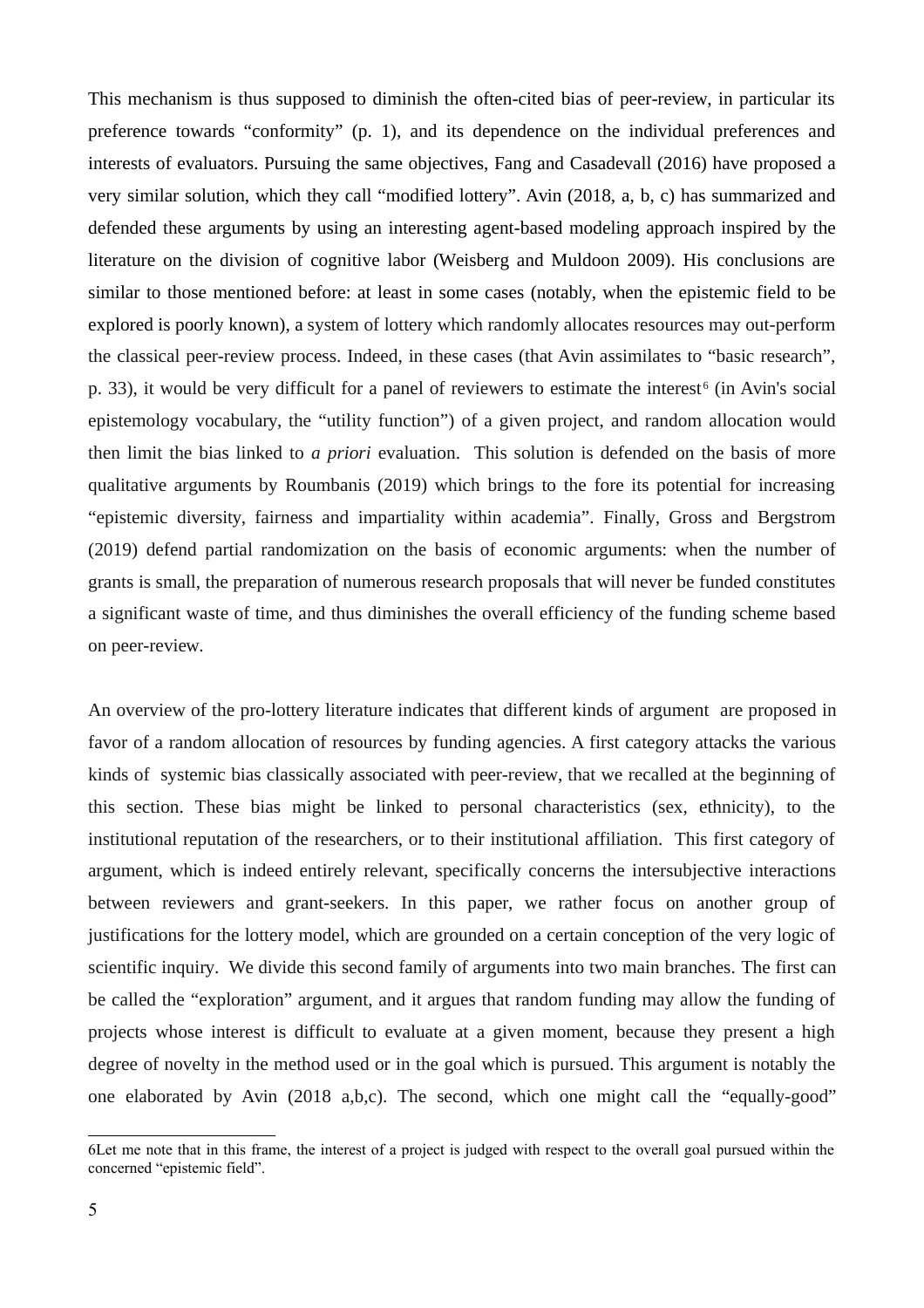argument, insists on the fact that many projects seem to be of equal intrinsic value if we refer to the existing corpus of knowledge, techniques and scientific questions. For these two arguments, partial random allocation would thus have a double advantage: a gain of time and money, and the correction of some supposed defaults of peer-review, notably its overall conservatism and its strong dependence on the subjectivity of the evaluator.

In section 3, I suggest that both these arguments (the explorer and the equally-good) are mistaken for the same epistemological reason. In a nutshell, my argument is founded on the idea that random funding is a last resort solution which underestimates the density of the interconnections between the variety of technical, experimental, conceptual, and theoretical scientific goals, and which overestimates the frequency of isolated, genuinely "exploratory" programs, whose interest for current scientific practices is hard to estimate.

### **3-Funding science by lottery: an epistemological criticism**

I begin this section by a presentation of the epistemological grounds of my argument: the notion of system of scientific practice as characterizing the very structure of the research process (section 3 a); then I return to the random allocation models and explain why they might be not an optimal solution (section 3-b).

## *a-Systems of scientific practice*

The so-called "practice turn" in contemporary history and philosophy of science (Soler 2014) is characterized by an explicit desire to study scientific practices in all their diversity (Nordmann 2015). This practice turn generally aims at replacing a certain view of scientific progress characterized as "traditional" in which scientific dynamics are considered as "primarily generated and shaped by theoretical developments" (Ankeny and Leonelli 2016, p. 18). The question of knowing whether this historical reading of the transition from a "theory-focused" to a "practiceoriented" philosophy of science is fully correct remains open. The important point is that this practical turn was accompanied by an attempt to integrate the different kinds of scientific practice into a (more or less) systematic view of scientific development. I will retain here the conceptual frame proposed by Chang (2014) in which scientific activities are integrated into hierarchical and interconnected *systems of practice*. In Chang's view, scientific activities, whether they consist in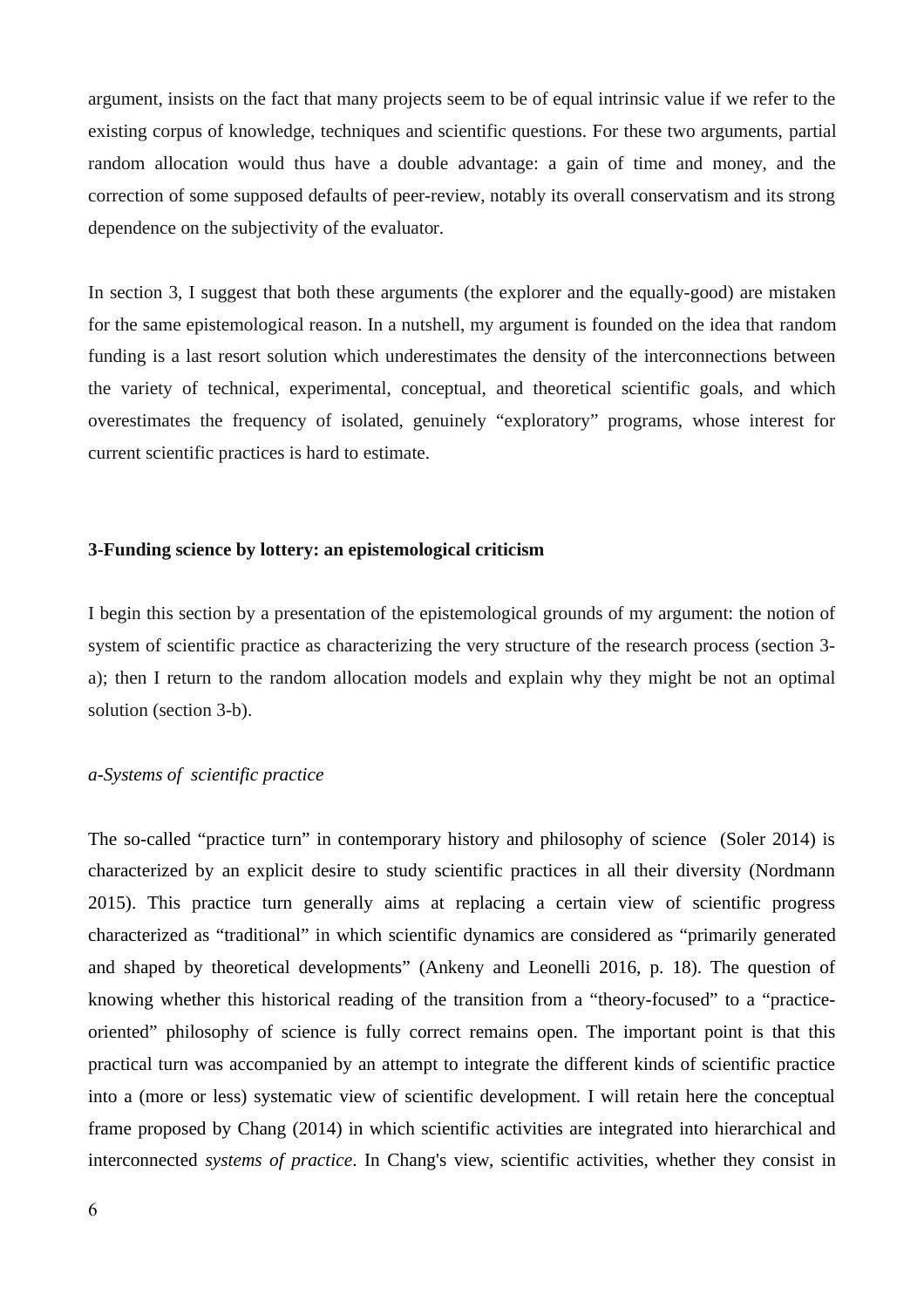technical, instrumental, experimental, or mental operations (manipulating live cells, lighting a match, testing a microscope, isolating a phenomenon in the laboratory, defining a concept) are considered as *actions* or *activities*, performed by an epistemic agent in order to fulfill "an identifiable aim" (p. 72). An important point is that all these activities possess both "inherent purposes" (their local, internal objective) and "external functions" (the more general aims to which they contribute). For instance, the act of lighting a match mobilizes a set of internal operations, which are accomplished in order to fulfill this objective. But it may also be part of a more global process, for instance, lighting a Bunsen burner. This last objective may itself be an activity developed to fulfill a larger goal: leading an experiment, in order to find of a new therapy or to answer a theoretical question, for example. Finally, each scientific activity, whether it be technical, instrumental, experimental, or theoretical, takes place in a network of superposed objectives, constituting what Chang names a *system of practice*[7](#page-6-0) . Obviously, because of this continuous superposition of goals, what counts as a system of practice is not fixed. It is *relative* to the scale at which we observe it; that is to say, it depends on the objective to which we choose to refer when describing the research process or project under consideration. As we will argue bellow, this notion of system of practice might also be extended by taking into account wider societal goals of research.

Importantly, a given activity may belong to different systems of practice. For instance, the activity of preparing a sample for an observation in electronic microscopy may be shared by biology, chemistry, or physics. To take a more precise toy-example, let us imagine a general objective *O*: the identification of the proteins involved in the replication mechanisms of a given virus *V*. This objective may be important both for fundamental biology, which is interested in the comprehension of the molecular networks underlying life processes, and bio-medicine, which may look for a new treatment against *V*. *O* is thus shared by distinct communities, possibly embedded in distinct systems of practice. In this frame, we can imagine a group of researchers trying to develop new anti-viral molecules targeting the replication mechanisms. To do so, they may develop a new technique *T* to isolate and purify the proteins involved in this molecular network. Yet this technique *T* may also be interesting for other scientific communities: by example, for bacteriologists looking for a new vaccine or antibiotics against a resistant bacteria *B*. The objective of developing *T* is thus also shared by another system of practice.

<span id="page-6-0"></span><sup>7</sup>A useful graphic representation of Chang's notion of system of practice is presented in the commentary of Chang's text by L. Soler and R. Catinaud (Soler 2014, p. 80-92).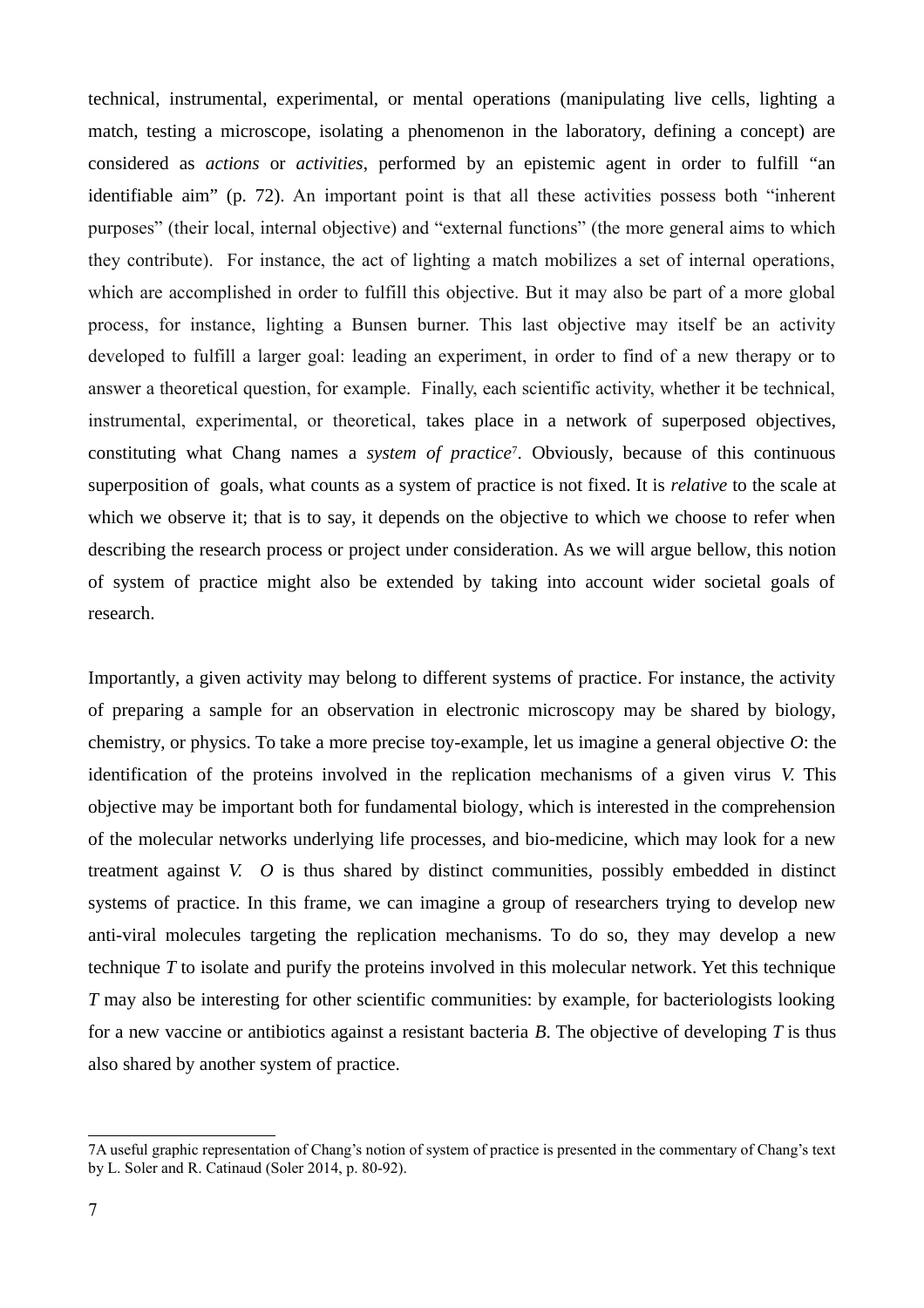Let me use a more concrete example to illustrate the structure of the systems of practice: the works led by Beadle and Tatum (1941) on *Neurospora* to discover the links between genes and enzymes. As shown by Kay (1989), Beadle and Tatum started with a typical cognitive question, which had emerged from the state of knowledge and practice in biochemistry and genetics: are genes enzymes, or do they determine the functioning of enzymes? To solve this research question, they used culture media depleted in some of the nutrients necessary for their biological model of growth (the *Neurospora* mold). When choosing these depleted nutrients, they selected molecules which had an interest for agronomy and food companies (certain important vitamins). The choice of this specific protocol to answer the cognitive question at stake was clearly driven by Beadle and Tatum's desire to make their work *also* useful for another kind of problem (namely, the dosage of vitamins in food, see Kay [1989] and Morange [2000] for details), which was the motor of another system of scientific practice, developed by agro-food industries. Importantly, these interconnections between different kinds of research questions operate at different levels of the systems of practice. First, the overall cognitive, theoretical issue of the nature and role of genes was important both for cognitive purposes (in biochemistry and genetics), and for agronomy, since genetics was also very useful in agriculture (Harwood 1987). Second, at a smaller scale, the *technique* used to answer this cognitive question (the choice of the growth media) was also independently connected to another kind of problem (the vitamins supply in food) which was important for agro-food systems of practice. This simple example thus shows that a given research project may exhibit a multiplicity of interconnections between different kinds of theoretical, experimental, and technical practices coming from distinct systems of practice. The density of these interconnections determines the overall interest of the given project, as being itself structured by a superposition of theoretical, experimental, and technical activities.

These examples suggest that *if we consider all the (technical, experimental, theoretical) dimensions of scientific activities*, the research process appears to be structured by a set of interconnected and hierarchically organized objectives of different natures: technical, instrumental, experimental, but perhaps also cognitive or utilitarian. In this framework, the intrinsic *interest* of a given research process depends on its integration within this complex network of scientific practices. Here, this central notion of interest should be understood as being nearly equivalent to that of "significance" in Kitcher's (2001, 2011) model of "well-ordered science", elaborated as an alternative to classical peer-review evaluation of research projects. Let us recall here that Kitcher's aim is to make external (economical, political, societal) needs more visible in science policy choices. For Kitcher, it is thus necessary to recognize that the significance of a research project is linked to the convergence of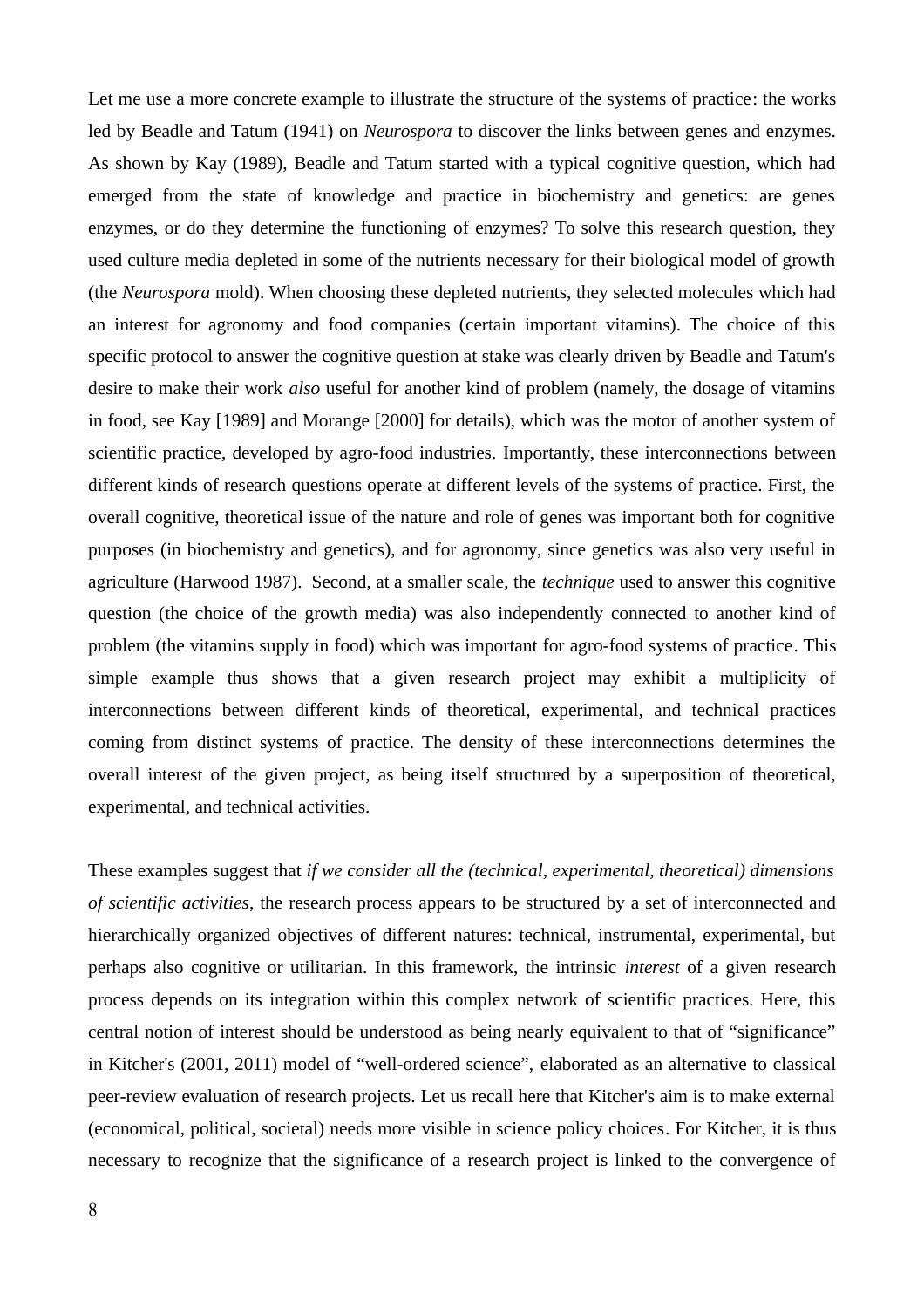different kinds of objective and, in particular, cognitive and utilitarian goals<sup>[8](#page-8-0)</sup>. In Beadle and Tatum's example, the effective mix of different kinds of objectives may illustrate this view, by showing the fine interactions, at different levels of the research activities (general goals pursued, experiments and technics implemented), of the scentific field with the whole societal sphere. These considerations might also lead us to adopt a broader view of the notion of system of practice than that of Chang. Indeed, the local interconnection of the research activities is not limited to the scientific field: it also includes problems identified in the social, political, economical spheres. In this specific example, these interactions concern both the general objectives of the research, and the technical practices developed to fulfill it. More generally, the hypothesis I make here is that all systems of scientific practice might be connected, at different levels, with needs or issues external to the scientific field. A good funding scheme should then be able to identify these interactions and to consider them in the overall evaluation of the research projects.

#### *b-Random funding: why it might not be optimal*

Let me recall the central elements of the two general arguments commonly used to defend random funding by considering the logic of scientific research. The "explorer" argument insists on the fact that some projects presenting a high degree of novelty, and whose intrinsic value is hard to evaluate, might not be correctly assessed by a panel of reviewers. The "equally-good" one interprets the observed variability of peer-review by the difficulty of comparing (on the basis of the current corpus of knowledge, methods and research questions) the interests of projects whose value appears to be nearly equivalent.

These two positions are thus based on a double hypothesis: (i) there really do exist many (or a sufficient number to justify a random allocation) research projects whose *interest* (in the sense I gave previously to this notion) cannot be comparatively assessed, either because they are too innovative, or because there is no objective reason to favor them over other equally good proposals; (ii) random allocation is thus, most of the time, the best way to apprehend the complex network of interconnected (technical, experimental, theoretical) scientific practices (proposition *P*). This proposition *P* may be justified in a theoretical or in a practical dimension: *P* is true if it is logically *or* practically impossible to find a better way to assess the comparative interest of a research project (that is to say, the way it is integrated into the systems of scientific practice). To address the

<span id="page-8-0"></span><sup>8</sup>To recall the central example used by Kitcher (2001, p. 63), the cloning of the sheep Dolly in 1997 brought together general, large-scale epistemic goals (understanding the mechanisms of differentiation of cells) and utilitarian goals (creating GMOs, improving livestock, etc.).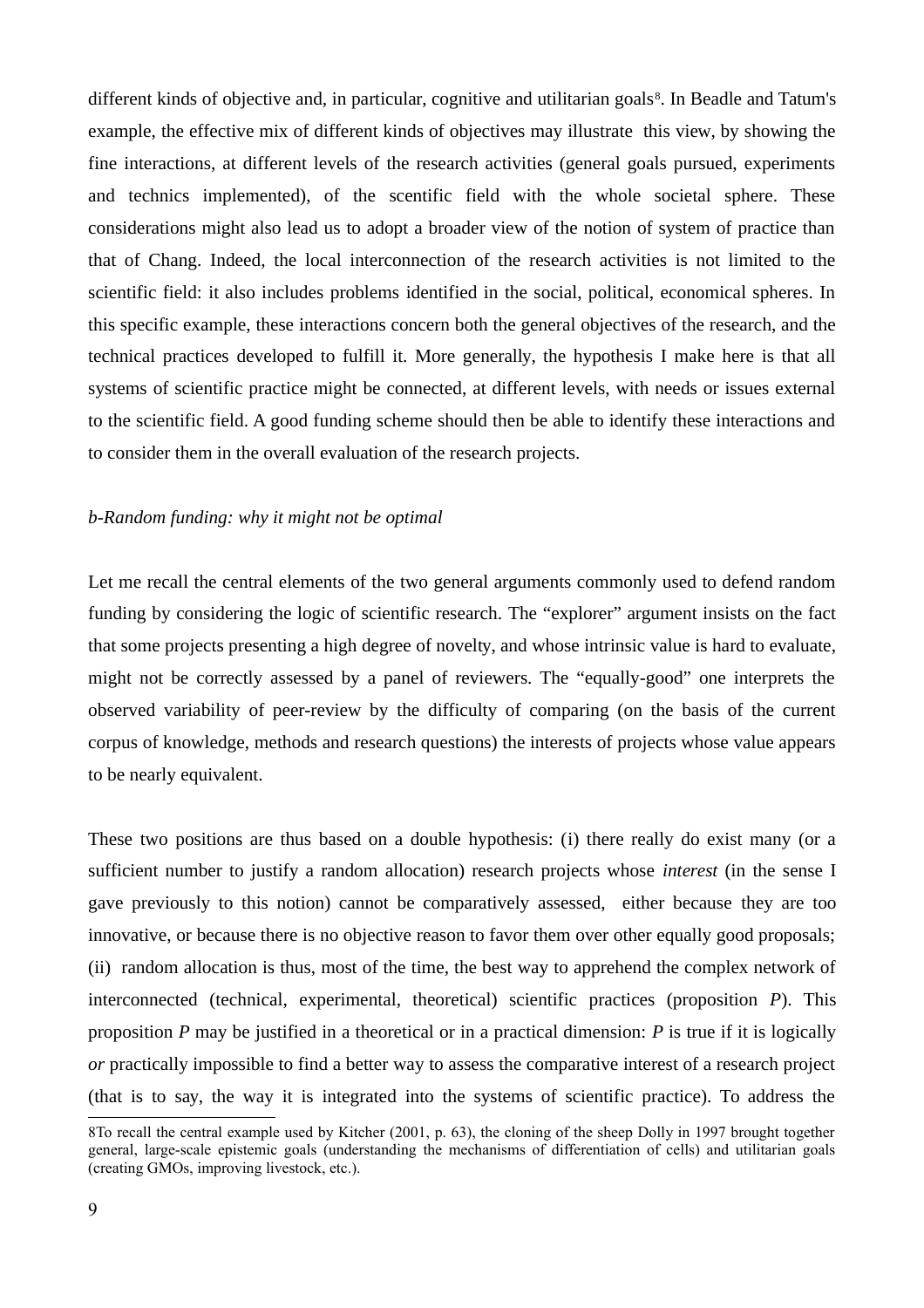practical dimension of *P*, the best solution is certainly to propose an alternative method of funding that could be shown to be better in evaluating the interest of a given project. The aim of this paper is not to propose such a model, but I will show in section 5 how some recent idealized proposals for rethinking the mechanisms of the funding of science may constitute possible starting points to dismiss *P* in its practical dimensions. What about the theoretical dimension of the pro-lottery thesis *P*? If we admit the image I gave previously, *P* may be severely weakened as a theoretical affirmation. Indeed, if we recognize that the research process is structured by a dense network of interconnected and hierarchically-organized scientific objectives, from the most technical to the most theoretical, then we have to deduce (against the "explorer" argument) that there may exist just a few projects (or at least, fewer projects than supposed by the pro-lottery arguments) that are so isolated from existing practices that it would be impossible to estimate in any robust way their comparative interest. More generally, my thesis here is that the theoretical defense of random funding as the best alternative to peer-review is mistaken as it underestimates the fact that the structure of the systems of scientific practice constraints strongly (or more strongly that assumed in pro-lottery literature) the kind of project that may be considered (relatively) interesting-that is to say, useful for a (relatively) large number of scientific practices, including technical, experimental or theoretical activities. Because of these interconnections, it seems reasonable to suppose: (a) that there are not a large number of "exploratory" projects that are strongly disconnected theoretically, experimentally and technically from existing systems of practices; and (b) that it is at least theoretically possible to obtain a more precise comparison of the value of "equally good" projects if we take into account the various kinds of objectives of different kinds they pursue. In other words, the "explorer" and the "equally-good" arguments would need to be grounded on a more thorough conception of the very dynamics of the research process itself to be fully convincing.

What can we say about the other dimension of the science funding problem —that is, the degree to which we take into account the societal impact of scientific research? As we noted before, the lottery model is explicitly presented as applying to basic, or fundamental science, since it might not be relevant to funding research on pressing social needs (Avin 2018, b). Consequently, applied or use-inspired science on the one hand, and fundamental science on the other, should be funded according to separate mechanisms. Yet, we have suggested that the notion of system of practice, if understood in a broad perspective including both the scientific field and the whole social, economic and political sphere, leads to consideration of the fine interactions which exist between the problems identified by scientists and social needs. These interactions operate at all levels of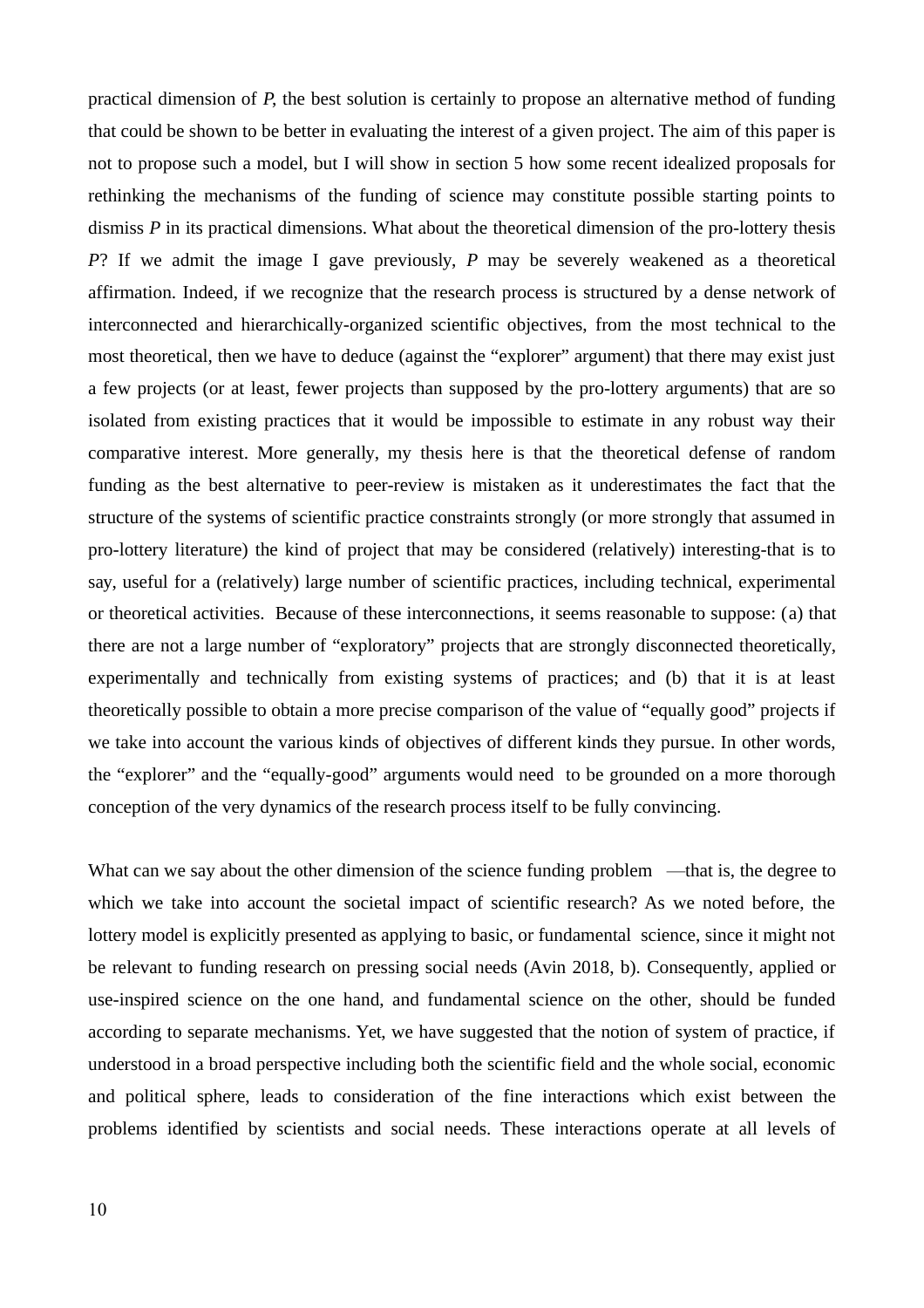scientific activity, and a lottery process for the funding of science might underperform in identifying these convergences.

The next step is to test how these arguments might apply to classical peer-review, before proposing an alternative both to peer-review and to random funding.

#### **4-What about classical peer-review?**

Even if the main objective of this paper is to give a criticism of the funding by lottery model, it could be interesting to test whether these arguments might also be applied to a discussion of the relevance of a more classical peer-review process. One of the features of this peer-review based selection of research projects is the evaluation, by a limited college of experts, of the intrinsic value of the research projects under consideration in a given discipline or specialty. This evaluation establishes a balance between the epistemic interest, the feasibility, and the societal impact, depending on the funding agency and on the funding program. As we have highlighted previously, ciriticisms of peer-review insist on the subjective bias due to the very composition of the college of experts. If we focus here strictly on cognitive or intellectual bias (and not on subjective bias), a general criticism would be that the limitation of the sources of expertise (due to the limited size of the panels) gives a partial and/or biased estimation of the interest of a given project for a whole scientific community<sup>[9](#page-10-0)</sup>. It is worth noting that our remarks about the structure of the system of scientific practice might be used to reinforce this criticism. Indeed, the small-scale interconnections between systems of practice may be largely transverse to existing academic disciplines or research groups, and thus to panels of experts. If we follow the broad conception of the notion of system of practice we proposed in the previous section, this argument is also applicable to suggest that classical peer-review is not optimal in taking into consideration the societal impact of research. Limited groups of experts might have difficulties indeed in identifying local, small scales interactions between the scientific field and the social, economical and political spheres. A central

<span id="page-10-0"></span><sup>9</sup>This argument is quite old, since it goes in the sense of classical Polanyi's (1962) criticism of all forms of centralized control of the orientations of science. For Polanyi, the best way of managing scientific systems is to let each scientist collect the necessary informations to make his own choices about the orientations of his research. Clearly, this theoretical argument is not adapted to the practical constraints linked to the limitation of resources: a choice has to be done between research projects, and consequently an evaluation of the projects is necessary, which limits individual scientific freedom. Besides, in Polanyi's view, external (societal, political or economic) concerns should not interfere with fundamental science, which puts aside the question of the societal impact of scientific research. However, it is worth noting now that Polanyi's view that "subsidies should be curtailed in areas where their yields (...) tend to be low (...). So long as each allocation follows the guidance of scientific opinion (...) the distribution of grants will automatically yield the maximum advantage for the advancement of science as a whole" (*Ibid.*, p.60-61) is not very far from the arguments I develop in the following of the paper.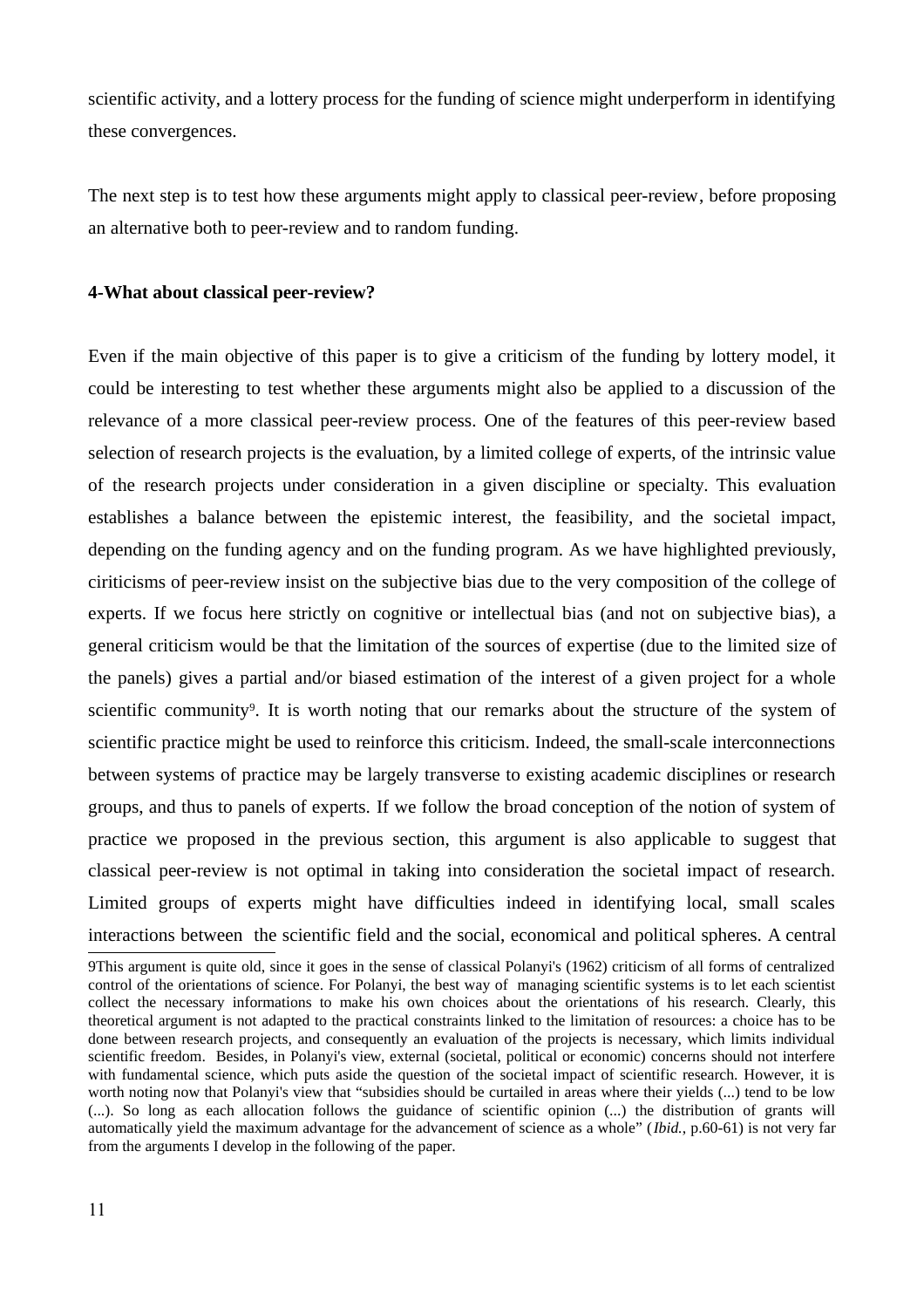challenge, given these conclusions, is to assess if it is *practically* possible to outline a funding scheme that would efficiently take into account our epistemological analysis, and which might do better than both random funding and peer-review evaluation.

### **5-Discussion: a more decentralized way of evaluating and funding science?**

In the current interdisciplinary debates on the conditions of the funding of science by (often, national) agencies, the random allocation of resources as an alternative to peer-review is gaining a growing popularity in the literature. In this paper, I have proposed a theoretical criticism of this lottery solution, by suggesting that all research activities are embedded in a dense network of objectives of different natures (technical, experimental, theoretical, but also cognitive or utilitarian) which determine their interest for existing systems of practice. As I noted in section 3, this theoretical criticism should be completed in a practical plan by proposing an alternative funding scheme which could be better adapted than either classical peer-review or random allocation. My aim is obviously not to elaborate such a model, but I believe my previous epistemological analysis may be used to defend a more *decentralized* way of selecting projects<sup>[10](#page-11-0)</sup>.

Various idealized models were recently proposed which consider that resource allocation should be a collective epistemic duty that should not be centralized in the hands of expert panels<sup>[11](#page-11-1)</sup>. For instance, Bollen (2014) argues for a system of "scientific agency" where each researcher would be in charge of directly allocating a certain amount of money to the individuals he wants to have funded. Barnett *et al.* (2017) defend a "democratic" system, where each researcher expresses his preferences by voting for a certain number of scientists who deserve to be funded. Even if these models are still projected ideas and are far from constituting operational funding schemes, they are interesting insofar as they introduce a principle of decentralization to the selection process. Such a principle of decentralization might be relevant if we consider the epistemological analysis given in section 3. Indeed, in this frame, the comparative interest of a given project is determined by the multiplicity of its interactions with existing systems of scientific practices. Thus, a central quality of a good funding scheme is its ability to identify and measure this convergence of interests coming from distinct theoretical, experimental, and technical scientific activities, and from distinct systems

<span id="page-11-0"></span><sup>10</sup>Obviously, these theoretical arguments should confront with arguments from sociology, management sciences or the political sciences.

<span id="page-11-1"></span><sup>11</sup>It should be noted here that these models do not consider the articulation between public and private funding. Similarly, the way these distinct sources of funding should be articulated in the frame of the decentralized model I propose in the following remains an open issue.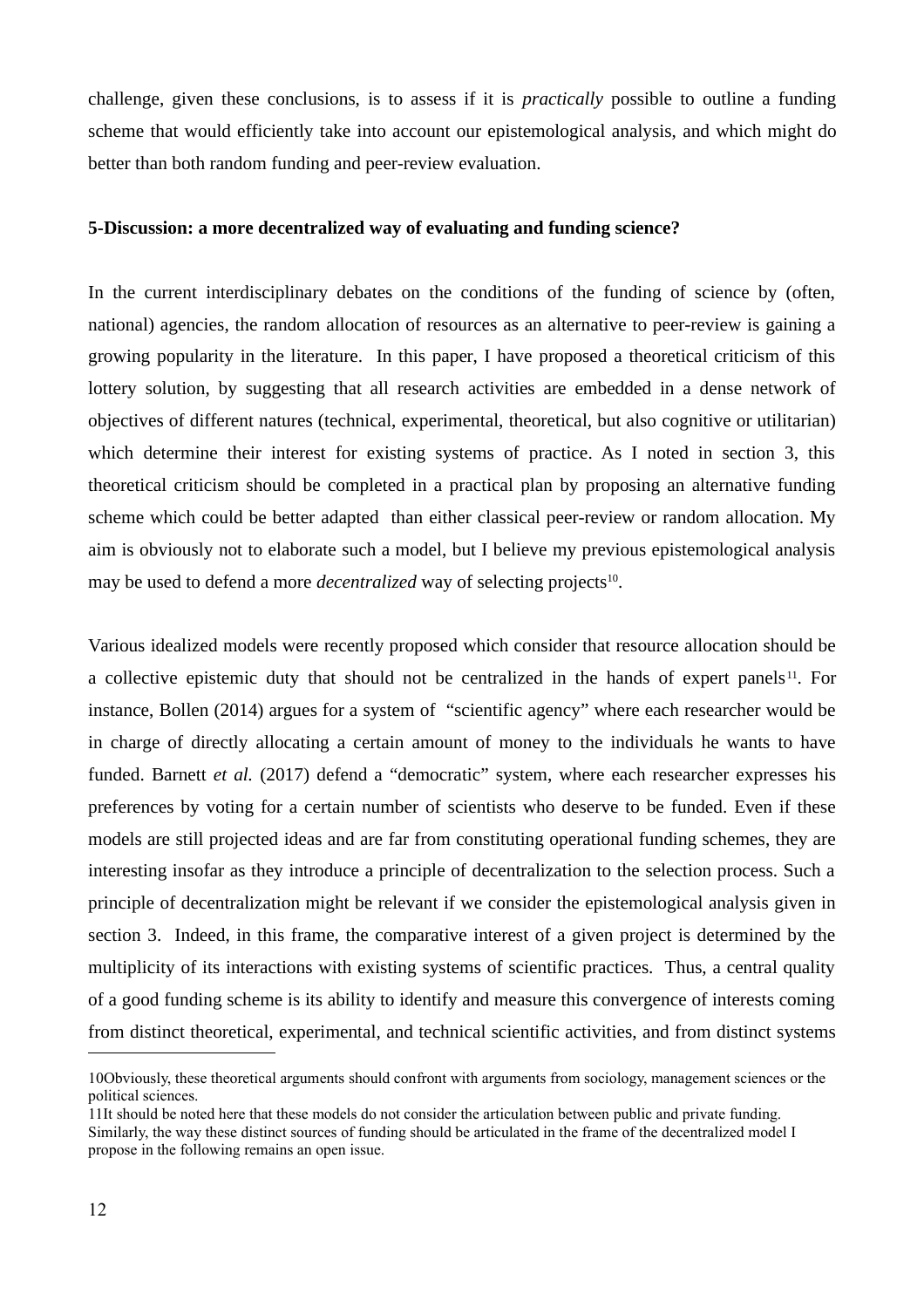of practice, on specific research projects. Reciprocally, a centralized funding scheme, using a limited college of experts selected for their belonging to one given discipline or sub-discipline, tends to render these local, small-scale interactions invisible. It is thus tempting to consider that to have a better vision of the comparative interest of the research projects in competition, we need to *enlarge* the process of evaluation to a group of scientists that would be more representative of these transdisciplinary networks of scientific practice. A more decentralized means of selection, where each researcher would have the epistemic duty of selecting projects, thus seems to be more in conformity with these epistemic constraints than does random allocation, which appears to be a last resort solution once the default of classical peer-review are taken as established. Obviously, such a general idea needs to be thoroughly refined to be applicable as an efficient funding mechanism. The way grant applications are written and presented<sup>[12](#page-12-0)</sup>, but also the sociological relationships between individuals or research groups are important issues that need to be taken into account when developing a credible decentralized funding scheme. Given these appeals to caution, it might be useful to sketch more precisely a possible funding scheme based on such a decentralization principle. The challenge here is to test whether a decentralization principle could genuinely constitute a more promising alternative than either random allocation or classical peer-review as an efficient new way of evaluating and funding scientific research.

Let us first note that the abstract funding model proposed by Bollen (2014) might be sensitive to various well-known biases that are also present in classical peer-review, and that the funding by lottery scheme aims to avoid. First, it implies directly funding people, and not projects. Consequently, we might expect that bias linked to personal characteristics (Lee 2013), to intellectual authority, to interpersonal relationships, or to past success<sup>[13](#page-12-1)</sup> are even more operative than in classical peer-review. This point is also higlithted by Barnett *et al.* (2017), which note that more "democratic" ways of funding research, where individual scientists would directly vote for colleagues, might be sensitive to various kinds of bias<sup>[14](#page-12-2)</sup>. Second, the direct distribution of resources by scientists, if it was applied as such, would be strongly inefficient, because the popularity of a researcher (and, even more, the relevance of a project), is certainly not in a linear relationship with his material needs.

<span id="page-12-0"></span><sup>12</sup>The way research projects are presented and written would indeed be profoundly modified in a more decentralized model, since researchers might try to convince a larger audience of the multiple interests of their proposal. This would encourage scientists to insist on the various dimensions of their activities, from the most technical to the most theoretical set of objectives they pursue, in order to make visible the possible interconnections between distinct systems of practice.

<span id="page-12-2"></span><span id="page-12-1"></span><sup>13</sup>We might cite here the famous "Matthew effect" operating in peer-review (see, for instance, Bol *et al.* 2018). 14These possible bias include "vote rigging, lobbying and it [the funding of science] becoming a popularity contest" (Barnett *et al*. 2017, p. 1)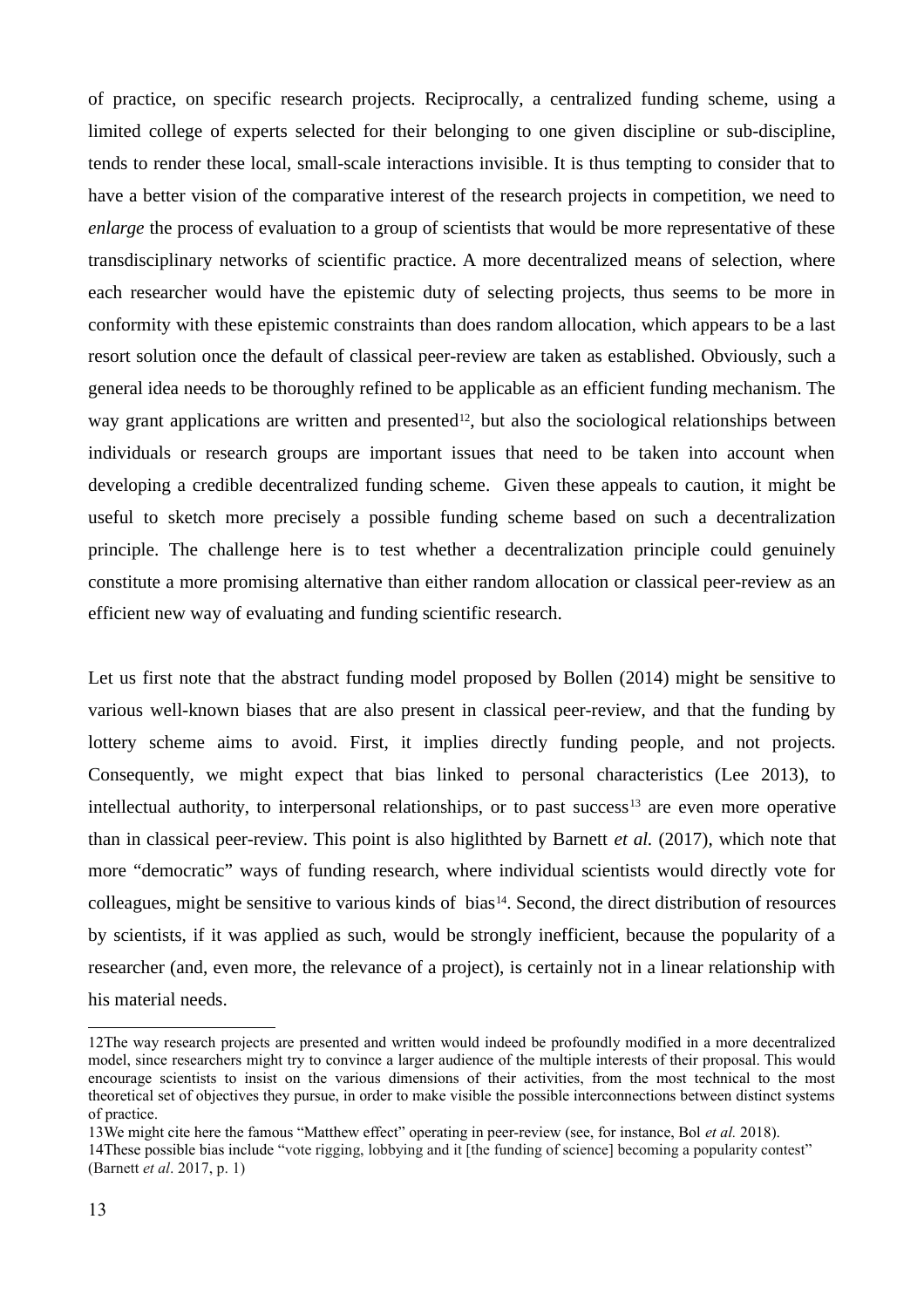However, I argue that if it would take a different form, a decentralized scheme of funding might correct these bias, and constitute an interesting alternative both to peer-review and to the fundingby-lottery model. I then propose setting up a decentralization principle in the following way. We might imagine, rather than an evaluation of people, a participative evaluation of each *project*, including all the individual researchers, and possibly a public external to the scientific field: citizens, groups of citizens, or their political representatives. The general idea would be that each participant establishes a list of projects he wishes to get funded, given the limitations of the total budget allocated by the funding agency. Basically, the projects most often approved would be funded. This voting mechanism makes it possible to measure the convergence of individual interests on specific research projects. In other words, it allows the identification of projects which are significant for various systems of practice. In this frame, the evaluation of research projects becomes a collective epistemic duty, and not the role of a limited college of experts who cannot represent the full complexity of the systems of scientific practice. If it does not eliminate a systematic bias in peer-review linked to personal characteristics, I believe that a scheme that followed this principle might attenuate such bias with respect to Bollen's (2014) model, which gives a greater importance to people over projects. Besides, I would argue that given the conditions we detail below to address certain crucial practical issues, it might offer a credible alternative both to peer-review and to the lottery model.

Firstly, the participation of external publics in this process of evaluation and selection ensures local interactions between the cognitive goals of research, and its broader societal impact. To improve their chance of getting funded, projects should clarify their concrete implications for certain segments of the population, or for society as a whole. However, the mechanisms of this participation might be highly variable. A major issue is the nature of the participants: who should have a right to vote? Should it be the citizens themselves or their representatives? Should it be some identified stakeholders (NGOs, militant groups, etc.)? Another challenge is the management of the balance between the choices made by scientists and those made by the external public: should we focus on the intersection of preferences, and fund the projects that are approved by all the different stakeholders (that is to say, which are present both in the priority lists of the researchers and of the external participants)? Or should we merely consider the overall percentage of votes for each project? Without entering into more details, it is clear that the chosen solution would reflect a certain perspective on participation (which is also a political and ethical issue), and a certain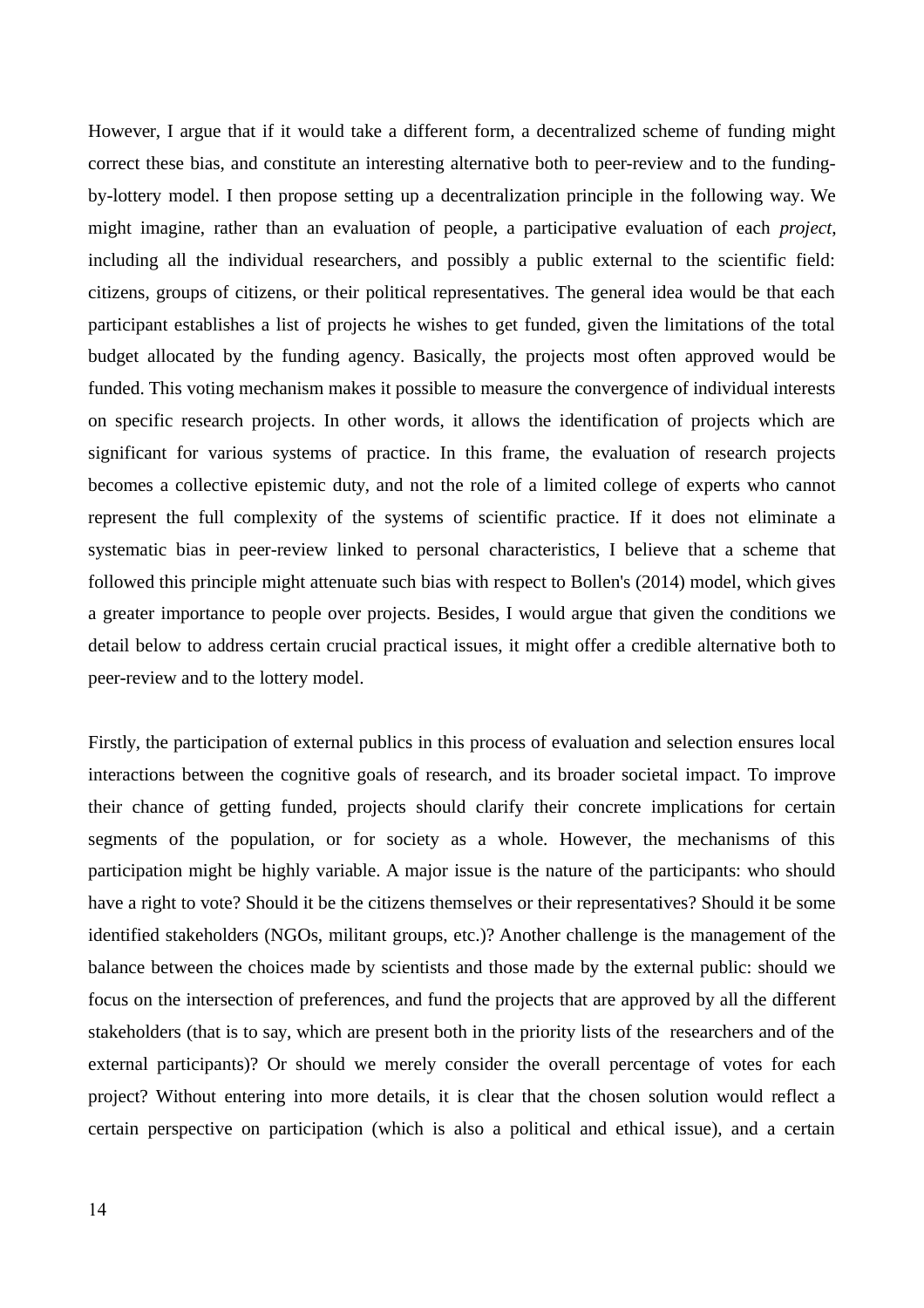position about the autonomy that science should have with respect to the social and economic worlds.

Secondly, such a decentralized model faces a range of practical questions concerning the flexibility and reactivity of the funding scheme. Indeed, systems of practice evolve continuously: new questions are raised, new technical needs appear, and new obstacles are identified. How should the way we fund science be adapted to this essential feature of the dynamics of scientific research? Clearly, this challenge is similar for all funding schemes, including the lottery model and classical peer-review. The time-lapse of funding, on the one hand, and the possibility for scientists to freely change the direction of their inquiry on the other seem to be two central features that require discussion. The very structure of the information flows between individuals and communities is also crucial: the main expected virtue of the decentralization of funding is to gain access to a better objective knowledge of the networks of practices of different kinds (technical, experimental or cognitive) that characterize the dynamics of scientific research. To do so, such a decentralized model imposes, first, that evaluation is a collective epistemic duty, and, second, that individual (or group of) researchers have an interest in extending their knowledge of other systems of practices, in order to convince various communities of the interest of their project <sup>[15](#page-14-0)</sup>.

Thirdly, such a decentralized scheme of funding would have a impact on the structuration of the scientific field in stable specialties and communities. On the one hand, some programs require vast amounts of money which must be allocated on the basis of political, large scale choices which exceed classical procedures of resource distribution. We might refer here, for instance, to policies concerning the exploration of space, or to major investments needed for further achievements in theoretical physics (particle accelerators). This is not in contradiction with our decentralized scheme, which is conceived of as an alternative to the standard calls for tender of national funding agencies. On the other hand, both a random allocation system and classical peer-review might promote the funding of domains of study only supported by a limited group of researchers. Contrary to this, the alternative model I propose in the present discussion favors the overall interest of a given project both inside and outside the scientific field. This might imply that some rare subjects could disappear if they do not succeed in exhibiting their cognitive, technical or utilitarian value for other systems of practice. This effect is a direct consequence of the epistemic model of the dynamics of scientific research we have adopted in this paper. This theoretical background might obviously be

<span id="page-14-0"></span><sup>15</sup>In a more practical plan, various possibilities might be proposed. For instance, a system of key-words or expressions, similar to that used by numerical tools of bibliography classification, might ensure the identification of projects depending on their technical, experimental, cognitive objectives.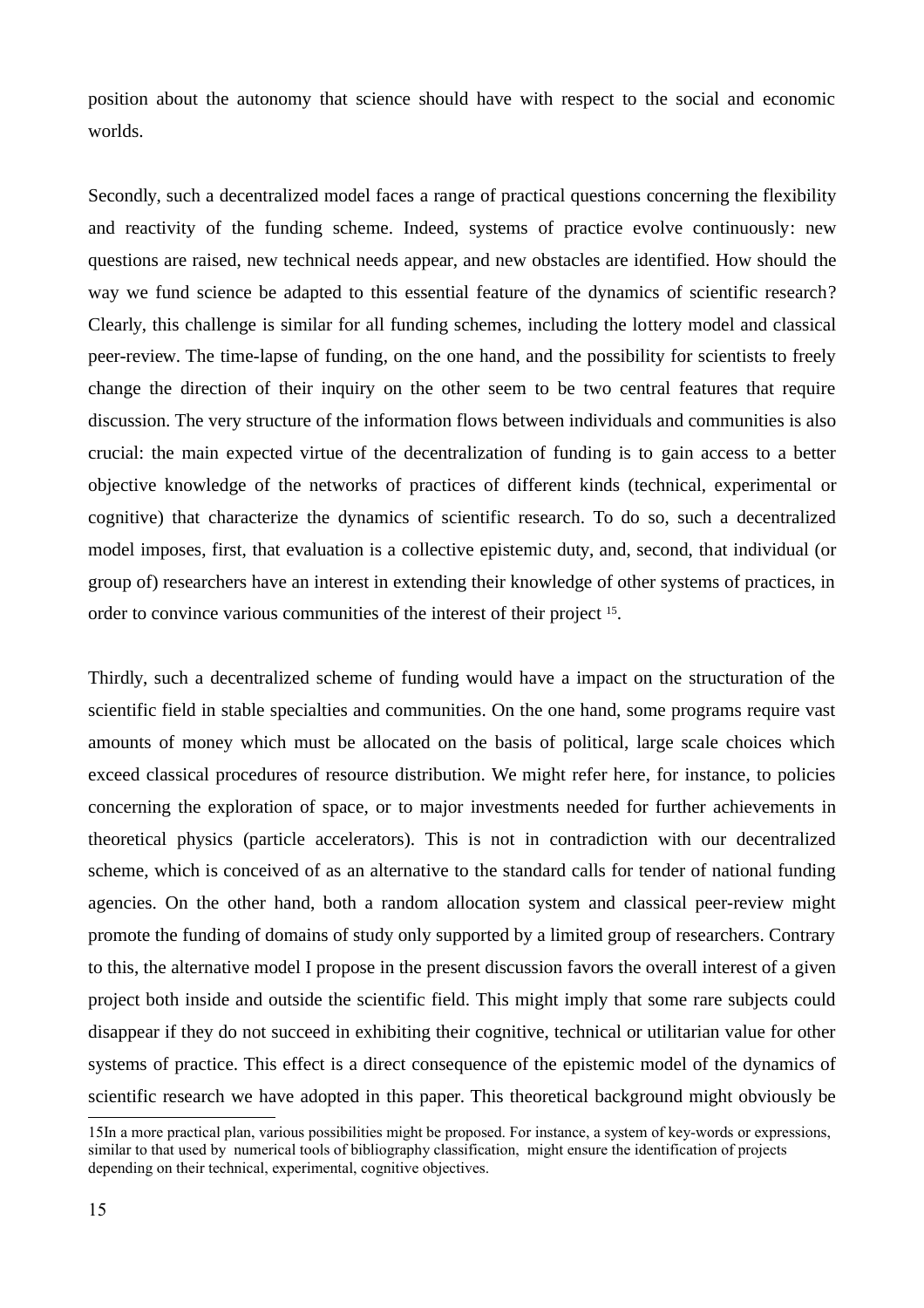discussed on empirical grounds, exactly as I discuss the background hypotheses concerning the logic of inquiry which justifies the funding-by-lottery solution. It is one of the aims of this paper to bring to the fore the importance of the theoretical perspective on inquiry we (sometimes implicitly) adopt when choosing a public funding scheme for science. As far as epistemology may have its say in the debates concerning the governance of science, this explicitation of the models of scientific development that drive our political choices is certainly one of the necessary tasks that philosophy is best fitted to take in charge.

## **References**

Ankeny, R. A. and Leonelli, S. (2016). Repertoires: A post-Kuhnian perspective on scientific change and collaborative research. *Studies in History and Philosophy of Science*, 60:18-28.

Avin, S. (2018a). Centralized funding and epistemic exploration. *The British Journal for the Philosophy of Science*. https://doi.org/10.1093/bjps/axx059

Avin, S. (2018b). Policy Considerations for Random Allocation of Research Funds. *Roar Transactions*, 6(1).

Avin, S. (2018c). Maverick and lotteries. *Studies in History and Philosophy of Science*. https://doi.org/10.1016/j.shpsa.2018.11.006

Barnett, A. G., Clarke, P., Vaquette, C., Graves, N. (2017). Using democracy to award research funding: an observational study. *Research integrity and peer-review*, 2(16):1-9.

Bol, T., de Vaan, M. and Van de Rijt, A. (2018). The Matthew effect in science funding. *PNAS*, 115(19):4887-4890.

Bollen, J., Junk, D., Ding, Y. and Börner, K. (2014). From Funding Agencies to Scientific Agency. *EMBO Reports*, 15(2):131-133.

Boudreau, K. J., Guinan, E. C., Lakhani, K. R. and Riedi, C. (2016). Looking Across and Looking Beyond the Knowledge Frontier: Intellectual Distance, Novelty, and Resource Allocation in Science. *Manage Sci.*, 62(10):2765-2783.

Braben, D. W. (2008). *Scientific Freedom. The Elixir of Civilization*. Hoboken: Wiley-Interscience.

Brezis, E.S. (2007). Focal randomisation: an optimal mechanism for the evaluation of R&D projects. *Science and Public Policy,* 34(10).

Cadogan, J. (2014). *Curiosity-driven "Blue Sky" Research: a Threatened Vital Activity ?* The Learned Sociey of Wales. https://www.learnedsociety.wales/our-publications/curiosity-drivenbluesky-research-a-threatened-vital-activity-2/.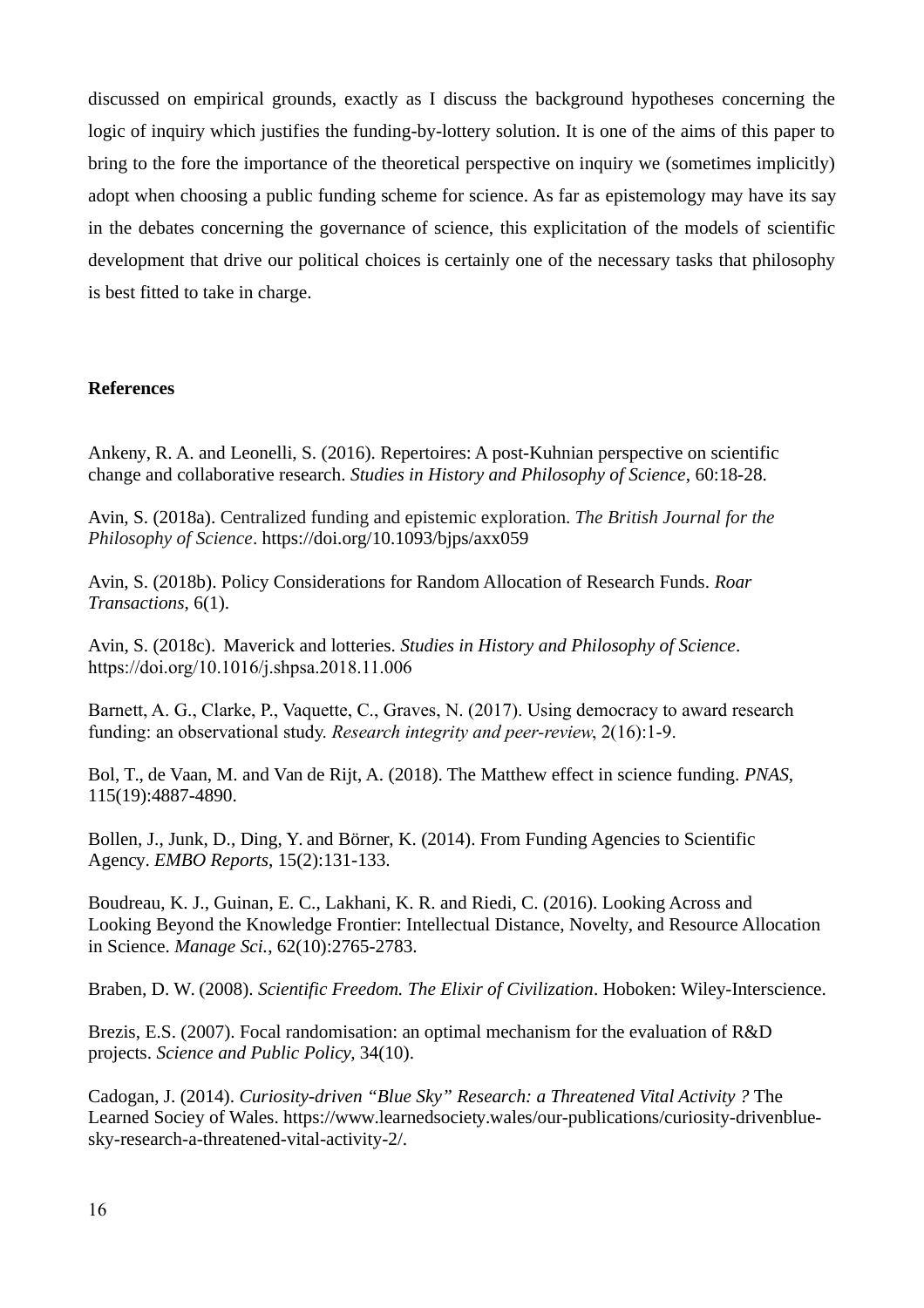Chang, H. (2014). Epistemic Activities and Systems of Practice: Units of Analysis. *In Philosophy of Science After the Practice Turn*, Lena Soler, Sjoerd Zwart, Michael Lynch, and Vincent Israel-Jost (eds.), p. 67-80. Abingdon: Routledge.

Cole, S., Cole, J. R. and Simon, G. A. (1981). Chance and Consensus in Peer Review. *Science,* 214 (20):881-886.

Couée, I. (2013). The Economics of Creative Research. *EMBO reports*, 14(3):222-225.

Edler, J., Daniela, F., Michaela, G. and Michael, S. (2014). Funding Individuals, Changing Organisations: The Impact of the ERC on Universities. In *Organizational Transformation and Scientific Change: The Impact of Institutional Restructuring on Universities and Intellectual Innovation*, Richard Whitley and Jochen Glaser (eds.), p. 77-109. Bingley: Emerald Group Publishing Limited.

Fang, F. C. and Casadevall, A. (2016). Research Funding: the Case for a Modied Lottery. *Mbio*, 7(2):e00422-16.

Fogelholm, M., Leppinen, S., Auvinen, A., Raitanen, J., Nuutinen, A. and Väänänen, K. (2012). Panel Discussion Does not Improve Reliability of Peer Review for Medical Research Grant Proposals. *J. Clin. Epidemiol.*, 65:47-52.

Gillies, D. (2014). Selecting Applications for Funding: Why Random Choice is Better than Peer Review. *RT. A Journal on research policy and evaluation*, 2(1).

Gläser, J. and Velarde, K. S. (2018). Changing Funding Arrangements and the Production of Scientific Knowledge: Introduction to the Special Issue. *Minerva*, 56:1-10.

Graves, N. (2011). Funding Grant Proposals for Scientic Research: Retrospective Analysis of Scores by Members of Grant Review Panel. *BMJ*, 343:d4797.

Gross, K. and Bergstrom, C. T. (2019). Contest models highlight inherent inefficiencies of scientific funding competitions. *PLoS Biology*, https://doi.org/10.1371/journal.pbio.3000065

Haufe, C. (2013). Why Do Funding Agencies Favor Hypothesis Testing ? *Studies in History and Philosophy of Science*, 44:363–374.

Ioannidis, J. P. A. (2011). Fund People, not Projects. *Nature*, 477:529-531.

Kitcher, P. (2001). *Science, Truth and Democracy*. Oxford: Oxford University Press.

Kitcher, P. (2011). *Science in a Democratic Society*. Amherst: Prometheus Book.

Lee, C. J. (2013). Bias in Peer Review. *Journal of the Association for Information Science and Technology*, 64(1):2-17.

Luukkonen, T. (2014). The European Research Council and the European Research Funding Landscape. *Science and Public Policy*, 41(1):29-43.

Mayo, N. E., Brophy, J., Goldberg, M. S., Klein, M. B., Miller, S., Platt, R.W. and Ritchie,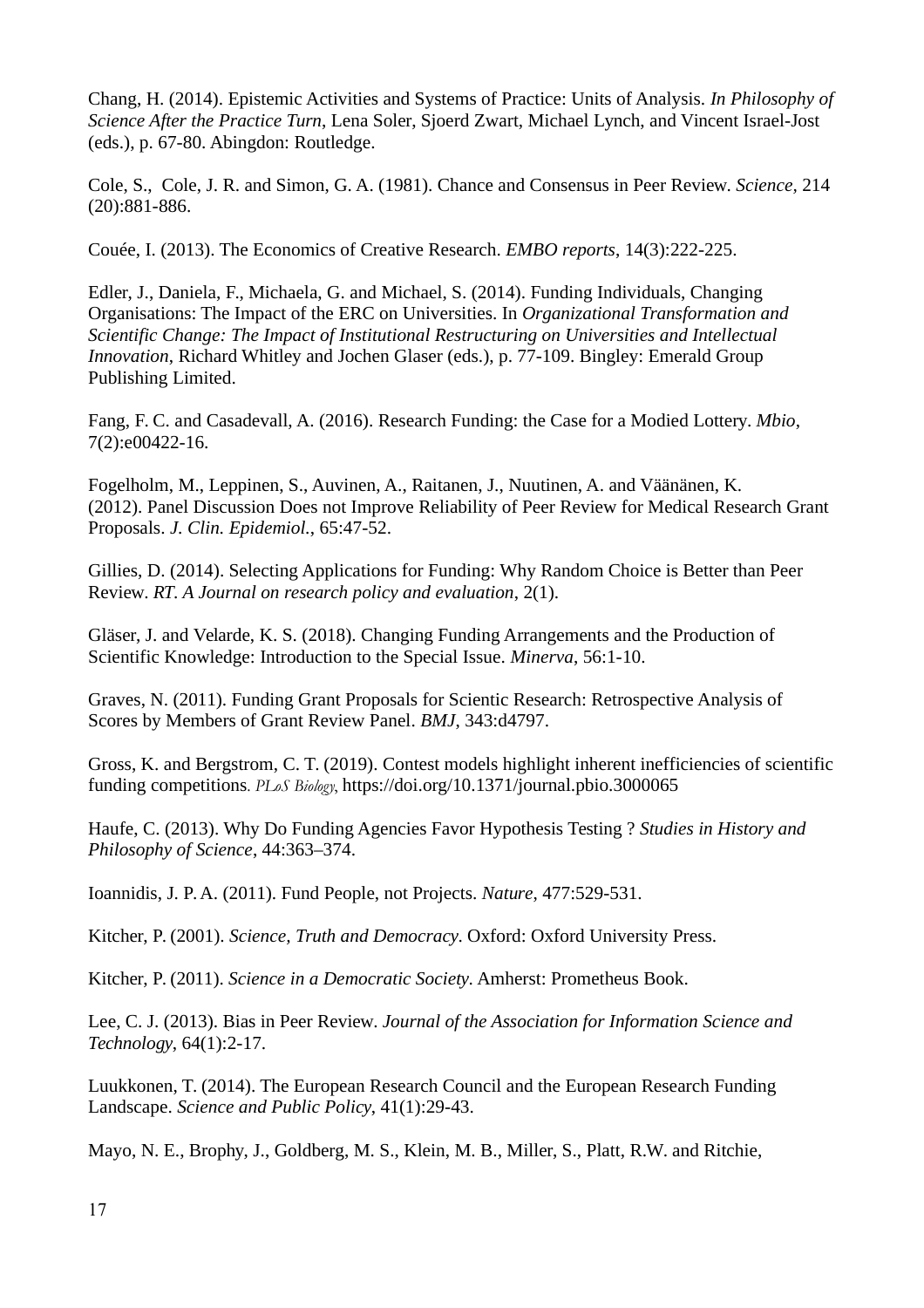J. (2006). Peering at Peer Review Revealed High Degree of Chance Associated with Funding of Grant Applications. *J. Clin. Epidemiol.*, 59:842-84.

Musselin, C. (2014). Empowerment of French Universities by Funding and Evaluation Agencies. In *Organizational Transformation and Scientific Change: The Impact of Institutional Restructuring on Universities and Intellectual Innovation*, Whitley, R. and Gläser, J. (eds.), p. 51-76. Bingley: Emerald Group Publishing Limited.

Nordmann, A. (2015). Science after the Practice Turn in the Philosophy, History, and Social Studies of Science. *Notre Dame Philosophical Review*. https://ndpr.nd.edu/news/science-afterthepractice-turn-in-the-philosophy-history-and-social-studies-of-science/.

O'Malley, M., Elliot, K. C., Haufe, C. and Burian, R. M. (2009). Philosophies of Funding. *Cell*, 21:611-615.

Petrovitch, E. and Viola, M. (2018). Social Epistemology at Work: from Philosophical Theory to Policy Advice. *Roar Transactions*, 6(1).

Rip, A. (2016). The Clothes of the Emperor. An Essay on RRI in and Around Brussels. *Journal of Responsible Innovation*, 3(3):290–304.

Roumbanis, L. (2019). Peer Review or Lottery? A Critical Analysis of Two Different Forms of Decision-making Mechanisms for Allocation of Research Grants. Science, *Technology & Human Values.* online first.

Schauz, D. (2014). What is Basic Research ? Insights from Historical Semantics. *Minerva*, 52:273- 328.

Schrögel, P. and Kolleck, A. (2018). The Many Faces of Participation in Science: litterature Review and Proposal for a Three-Dimensional Framework. *Science & Technology Studies* (forthcoming).

Snell, R. R. (2015). Menage a quoi ? Optimal number of peer-reviewers. *PLOS ONE* 10(4): e0120838.

Soler, L. (2014). *Science after the Practice Turn in the Philosophy, History, and Social Studies of Science*, Lena Soler, Sjoerd Zwart, Michael Lynch, and Vincent Israel-Jost (eds.). Abingdon: Routledge.

Travis, G. D. L. and Collins, H. M. (1991). New Light on Old Boys: Cognitive and Institutional Particularism in the Peer Review System. *Science, Technology, and Human Values*, 16:322-341.

Vaesen, K. et Katzav, J. (2017). How Much Would Each Researcher Receive if Competitive Government Research Funding Were Distributed Equally Among Researchers? *Plos One*, 12(9):e0183967.

Velarde, K. S. (2018). The Way We Ask for Money. . .The Emergence and Institutionalization of Grant Writing Practices in Academia. *Minerva*, 56:85-107.